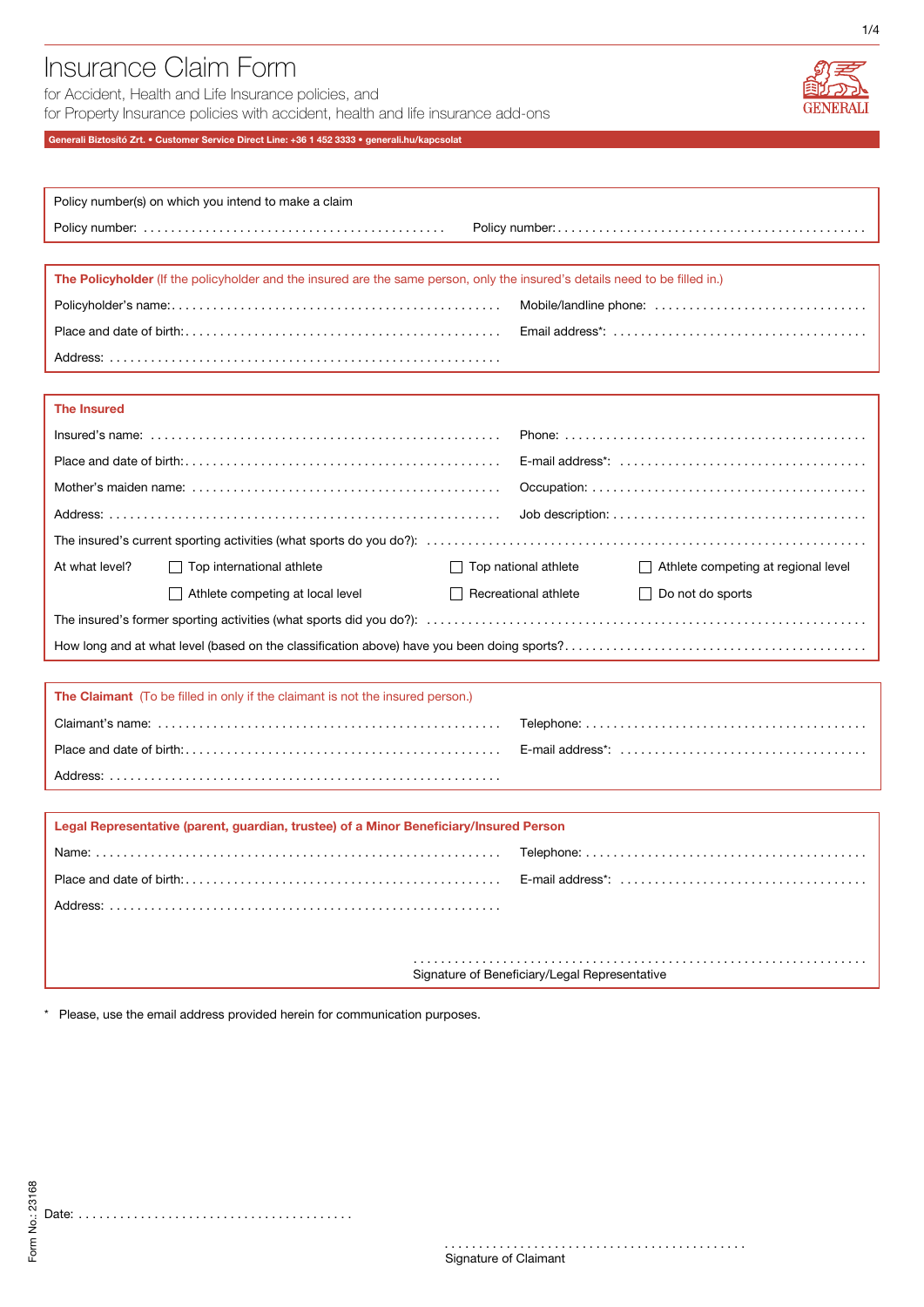$\Box$  Treatments prepaid by the Insured

| The Beneficiary (To be filled in and signed by the beneficiary!)                                                                                                                                                                                                                                                                                                                                                                                                           |                                                          |                                                                                |  |  |  |  |  |  |  |  |
|----------------------------------------------------------------------------------------------------------------------------------------------------------------------------------------------------------------------------------------------------------------------------------------------------------------------------------------------------------------------------------------------------------------------------------------------------------------------------|----------------------------------------------------------|--------------------------------------------------------------------------------|--|--|--|--|--|--|--|--|
| Beneficiary entitled to receive benefits due in the lifetime of the insured (the insured in the absence of a named beneficiary)                                                                                                                                                                                                                                                                                                                                            |                                                          |                                                                                |  |  |  |  |  |  |  |  |
| Death beneficiary                                                                                                                                                                                                                                                                                                                                                                                                                                                          |                                                          |                                                                                |  |  |  |  |  |  |  |  |
|                                                                                                                                                                                                                                                                                                                                                                                                                                                                            |                                                          |                                                                                |  |  |  |  |  |  |  |  |
|                                                                                                                                                                                                                                                                                                                                                                                                                                                                            |                                                          |                                                                                |  |  |  |  |  |  |  |  |
|                                                                                                                                                                                                                                                                                                                                                                                                                                                                            |                                                          |                                                                                |  |  |  |  |  |  |  |  |
|                                                                                                                                                                                                                                                                                                                                                                                                                                                                            |                                                          | Bank account number: $\ldots \ldots \ldots \ldots \ldots \ldots \ldots \ldots$ |  |  |  |  |  |  |  |  |
|                                                                                                                                                                                                                                                                                                                                                                                                                                                                            |                                                          |                                                                                |  |  |  |  |  |  |  |  |
| Signature of Beneficiary/Legal Representative                                                                                                                                                                                                                                                                                                                                                                                                                              |                                                          |                                                                                |  |  |  |  |  |  |  |  |
| Please be informed that the death benefit can only be paid after the due diligence of the beneficiary entitled to the benefit, the policyholder customer<br>and the holder of the bank account other than the beneficiary of the payment has been completed in accordance with Act LIII of 2017 on the Pre-<br>vention and Combating of Money Laundering and Terrorist Financing. Please contact our customer service in person or by phone to arrange a due<br>diligence. |                                                          |                                                                                |  |  |  |  |  |  |  |  |
|                                                                                                                                                                                                                                                                                                                                                                                                                                                                            | Account holder, if different from the death beneficiary: |                                                                                |  |  |  |  |  |  |  |  |
|                                                                                                                                                                                                                                                                                                                                                                                                                                                                            |                                                          |                                                                                |  |  |  |  |  |  |  |  |
|                                                                                                                                                                                                                                                                                                                                                                                                                                                                            |                                                          |                                                                                |  |  |  |  |  |  |  |  |
| Mobile number**:                                                                                                                                                                                                                                                                                                                                                                                                                                                           |                                                          |                                                                                |  |  |  |  |  |  |  |  |
| Bank account number:                                                                                                                                                                                                                                                                                                                                                                                                                                                       |                                                          |                                                                                |  |  |  |  |  |  |  |  |
|                                                                                                                                                                                                                                                                                                                                                                                                                                                                            |                                                          |                                                                                |  |  |  |  |  |  |  |  |
|                                                                                                                                                                                                                                                                                                                                                                                                                                                                            |                                                          |                                                                                |  |  |  |  |  |  |  |  |
|                                                                                                                                                                                                                                                                                                                                                                                                                                                                            |                                                          | Signature of Beneficiary/Legal Representative                                  |  |  |  |  |  |  |  |  |
|                                                                                                                                                                                                                                                                                                                                                                                                                                                                            |                                                          |                                                                                |  |  |  |  |  |  |  |  |
| Please, use the email address provided herein for communication purposes.                                                                                                                                                                                                                                                                                                                                                                                                  |                                                          |                                                                                |  |  |  |  |  |  |  |  |
| ** Providing the account holder's telephone number can speed up the due diligence process and therefore the payment process by allowing us to<br>contact the account holder directly by telephone to carry out the due diligence. Please do not fill in the telephone number unless you have agreed<br>with the account holder in advance and the account holder has expressly given his/her consent.                                                                      |                                                          |                                                                                |  |  |  |  |  |  |  |  |
|                                                                                                                                                                                                                                                                                                                                                                                                                                                                            |                                                          |                                                                                |  |  |  |  |  |  |  |  |
| To be completed in the event of an accident!                                                                                                                                                                                                                                                                                                                                                                                                                               |                                                          |                                                                                |  |  |  |  |  |  |  |  |
| The accident occurred on:                                                                                                                                                                                                                                                                                                                                                                                                                                                  |                                                          |                                                                                |  |  |  |  |  |  |  |  |
|                                                                                                                                                                                                                                                                                                                                                                                                                                                                            |                                                          |                                                                                |  |  |  |  |  |  |  |  |
|                                                                                                                                                                                                                                                                                                                                                                                                                                                                            |                                                          |                                                                                |  |  |  |  |  |  |  |  |
|                                                                                                                                                                                                                                                                                                                                                                                                                                                                            |                                                          |                                                                                |  |  |  |  |  |  |  |  |
|                                                                                                                                                                                                                                                                                                                                                                                                                                                                            |                                                          |                                                                                |  |  |  |  |  |  |  |  |
|                                                                                                                                                                                                                                                                                                                                                                                                                                                                            |                                                          |                                                                                |  |  |  |  |  |  |  |  |
|                                                                                                                                                                                                                                                                                                                                                                                                                                                                            |                                                          |                                                                                |  |  |  |  |  |  |  |  |
| Had the body part that was injured in the accident been previously injured as a result of an earlier accident or disease?                                                                                                                                                                                                                                                                                                                                                  |                                                          | $\vert$ yes<br>   no                                                           |  |  |  |  |  |  |  |  |
|                                                                                                                                                                                                                                                                                                                                                                                                                                                                            |                                                          |                                                                                |  |  |  |  |  |  |  |  |
| What is the insured event underlying the insurance claim? (Please, mark with an X!)                                                                                                                                                                                                                                                                                                                                                                                        |                                                          |                                                                                |  |  |  |  |  |  |  |  |
| Life, Accident and Health Insurance                                                                                                                                                                                                                                                                                                                                                                                                                                        |                                                          |                                                                                |  |  |  |  |  |  |  |  |
| Bone fracture                                                                                                                                                                                                                                                                                                                                                                                                                                                              | Accidental surgical benefit, surgical be-                | Tumor diagnostics                                                              |  |  |  |  |  |  |  |  |
| Soft tissue injury                                                                                                                                                                                                                                                                                                                                                                                                                                                         | nefit, accident recovery benefit, recovery               | 40 critical illness                                                            |  |  |  |  |  |  |  |  |
| Permanent disablement as a result of an<br>accident or road accident                                                                                                                                                                                                                                                                                                                                                                                                       | benefit<br>Accidental hospitalization with daily pay-    | Death, accidental death, or death as a<br>result of a road accident            |  |  |  |  |  |  |  |  |
| Accidental incapacity to work, or incapa-                                                                                                                                                                                                                                                                                                                                                                                                                                  | ment, hospitalization with daily payment,                | Reimbursement of accident expenses                                             |  |  |  |  |  |  |  |  |
| city to work                                                                                                                                                                                                                                                                                                                                                                                                                                                               | burns benefit<br><b>Critical illness</b>                 | Early partial payout                                                           |  |  |  |  |  |  |  |  |
| Permanent disablement<br>(disability/impaired earning capacity)                                                                                                                                                                                                                                                                                                                                                                                                            | Malignant tumors                                         |                                                                                |  |  |  |  |  |  |  |  |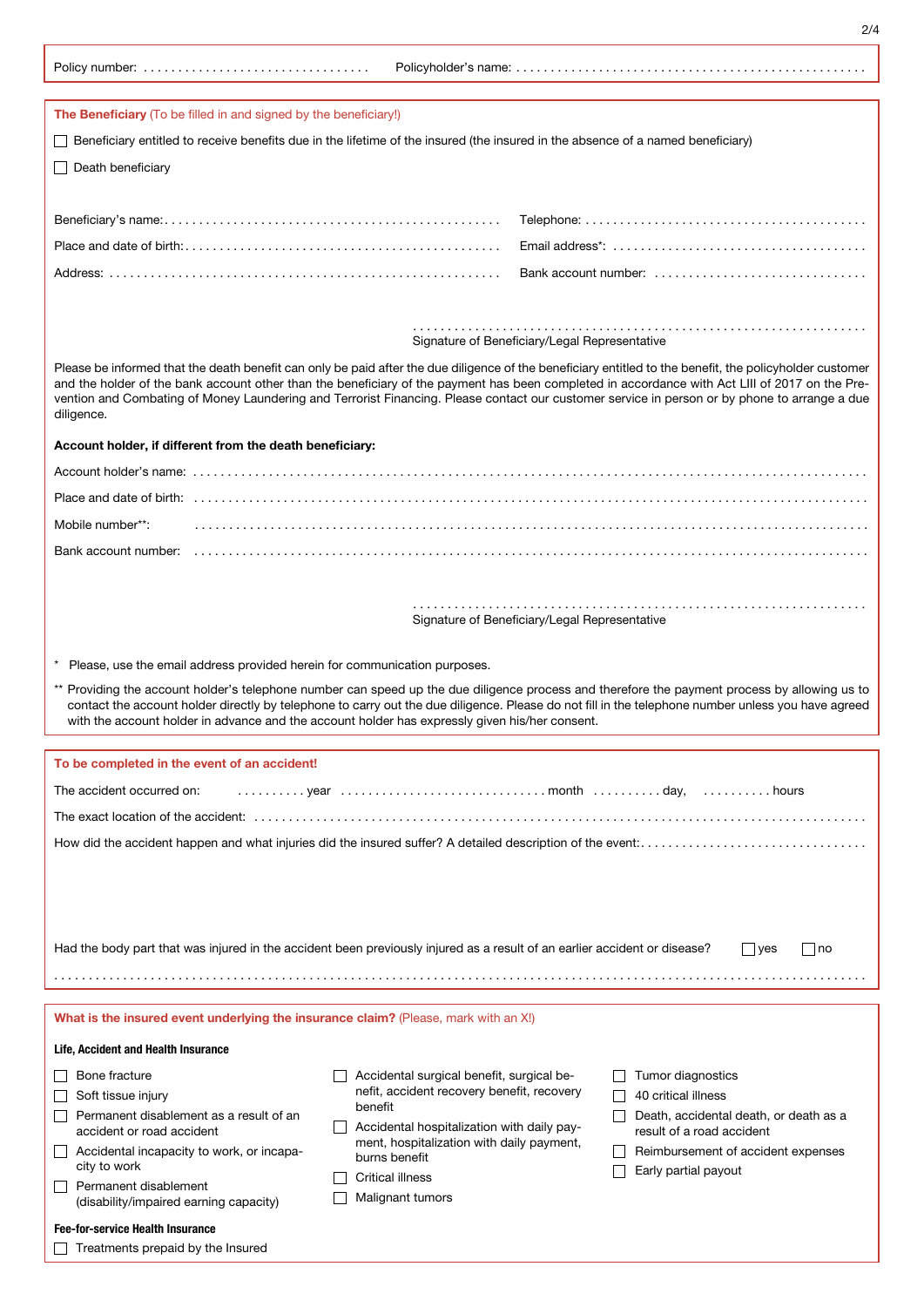Policy number: . . . . . . . . . . . . . . . . . . . . . . . . . . . . . . . . . Policyholder's name:. .

3/4

# DECLARATIONS

 $\Box$  By virtue of signing this form, I hereby authorize the insurance company to obtain, process and keep records of information directly related to the insured's medical conditions which are strictly necessary for the conclusion, modification and maintenance of the insurance policy referred to above (or the insurance coverage of the particular insured under a group policy; hereinafter jointly referred to as: insurance policy) as well as for the assessment of claims arising from the insurance policy and their settlement.

I specifically authorize the insurance company to process and use the health data of the insured person disclosed at the time when this declaration is executed or any time before or after it, or otherwise obtained (made available to the insurance company) for the purposes of managing the insurance policy referred to above.

Please note that the processing of your health data may be based on your explicit consent, so please indicate your consent by ticking the box above in order to have your insurance claim assessed.

By virtue of signing this form I hereby specifically agree that to the extent necessary for underwriting, claims assessment, claims settlement, co-insurance, and re-insurance related to this insurance policy, the insurance company may forward the insured's protected health information to its parent company, to any re-insurance company seated in a member state, or in the case of co-insurance to a risk sharing insurance company seated in a member state, or for the purposes of medical management services to the designated health care provider and/or to the medical management service provider as well as to any of its contracted partners providing medical and health services, in compliance with the provisions on the confidential treatment of insurance information.

In compliance with data protection regulations, the insurance company may disclose protected health data and confidential data related to insurance to the data processor, or to its contracted experts (physicians, medical experts, health care service providers) within the framework of outsourcing activities, for the purposes of preparing expert opinions as required for underwriting and the settlement of claims.

□ I hereby consent that Generali Biztosító Zrt. may inform the policyholder, or the acting Insurance Intermediary about any insurance claim I have notified, the type of benefit claimed, the acceptance or rejection of such claim, the amount of benefit payout made in respect of the claim, provided that such information is specifically requested by the policyholder.

□ By virtue of signing this declaration, I hereby consent to be delivered by Generali Biztosító Zrt. all communications related to this insurance electronically, including notification about the conclusion and cancellation of coverage, information about insurance claims, claim settlement and loss prevention, to the email address I specify on this insurance claim form.

### DATA PROCESSING

Personal data will be processed on behalf of Generali Biztosító Zrt (registered seat: 1066 Budapest, Teréz krt. 42-44.), the data controller.

#### The purposes of the processing:

- a) keeping records of, and handling administrative matters concerning the insurance policy;
- b) processing and assessing insurance claims made on the insurance policy;
- c) preventing and combating the fraudulent use or abuse of insurance policies so as to protect the interest of the insurance pool;
- d) preventing and combating money laundering and terrorist financing, complying with international sanctions, and establishing tax residence, if the insurance policy includes a life insurance risk;
- e) preventing and combating the financing of terrorism, and complying with international sanctions, if the insurance policy covers only non-life risks;
- f) handling of complaints.

#### The law grants you certain rights in respect of the personal data we hold about you

You have the right to obtain from the Company confirmation as to whether or not your personal data are being processed, and, where that is the case, access to the personal data. You have the right to obtain from the data controller the rectification of inaccurate personal data concerning you, or in the cases specified in legislation, the erasure of your personal data or restriction of processing of your data; you shall also have right to data portability. Where processing is based on your consent, you have the right to withdraw your consent at any time.

You have the right to object to the processing of your personal data for direct marketing purposes, or to data processing based on a legitimate interest of the data controller. If a complaint or request concerning the processing of your personal data could not be resolved to your satisfaction, or you believe that the processing of your personal data infringes the law, you are entitled to lodge a complaint with the National Authority for Data Protection and Freedom of Information.

If your rights to the protection of your personal data are infringed, you have the right to take legal action.

#### Detailed Information on Personal Data Processing

The detailed rules of data processing for the purposes specified above, as well as the list of data processors engaged, and the rights and remedies related to the processing of personal data are set out in the Insurance Company's data privacy notice.

#### To read the Privacy Notice, visit generali.hu and click on Data Processing (Adatkezelés) at the bottom of the page.

Date:. . .

. . . . . . . . . Signature of the insured, or of a close relative of the insured if the insured has died, or of the legal representative – parent, guardian, trustee – if the insured is a minor, or is a ward of state